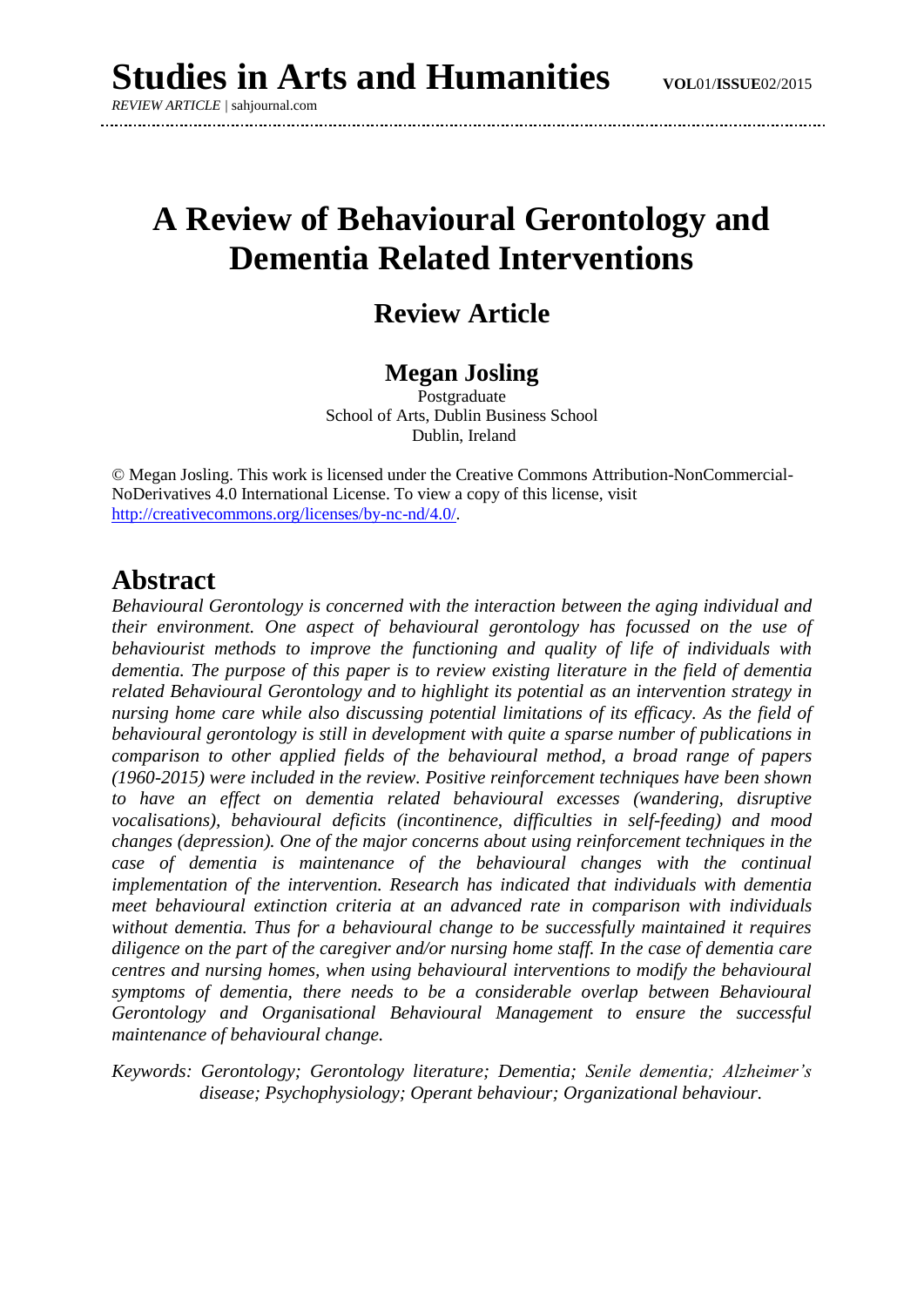## **Introduction**

Behavioural Gerontology is "the study of how antecedent and consequent environmental events interact with the ageing organism to produce behaviour."<sup>1</sup> Behavioural strategies have been proposed to address both non-pathological and pathological age related deficits. Although neurocognitive changes are natural for individuals in later life stages, for some, these changes go beyond what is considered normal and is characterised by a progressive deterioration of functioning. <sup>2</sup> Dementia is the hypernym used to describe a variety of syndromes characterised by "memory loss and other cognitive deficits" and "impairment of social and occupational functioning.<sup>33</sup> Dementia related behavioural interventions generally aim to recover lost skills (behavioural deficits such as high levels of dependency, loss of communication skills and decrease in activity<sup>4</sup>) or reduce disturbing behaviour (behavioural excess such as aggression, wandering and disruptive verbalisations<sup>5</sup>). <sup>6</sup> Evidence from studies using behavioural intervention strategies to improve the functioning and quality of life of those with dementia related syndromes will be reviewed. Specific attention will be given to studies using interventions centred on three main categories of dementia related behavioural changes, including behavioural excess (disruptive vocalisations, wandering), behavioural deficits (incontinence, eating disruptions) and mood changes (depression). Finally the limitations of the reviewed interventions will be discussed in light of a potential overlap between Behavioural Gerontology and Organisational Behavioural Management (OBM). OBM is a subordinate discipline within the field of Applied Behavioural Analysis which focuses on producing socially significant changes in behaviour of individuals/groups via the application of behavioural principles in the workplace. <sup>7</sup> Research has suggested a need for more rigorous study on the efficacy of behaviourist interventions on the behavioural symptoms of dementia, with one of the main concerns being the management and training of staff on the rationale and importance of diligent delivery of such interventions.

As dementia is characterised by a change and/or decline in an individuals' behavioural repertoire due to neurocognitive changes, the ability for an individual to learn new behaviours becomes less likely. Thus, behavioural interventions for dementia related behavioural decline/change are centred mainly on establishing environmental changes (i.e. antecedents that set the occasion for functional maintenance) or individualised interventions that do not require the establishment of any new behavioural repertoires.<sup>8</sup> Operant

1

<sup>&</sup>lt;sup>1</sup> L D Burgio and K L Burgio, "Behavioral Gerontology: Application of Behavioral Methods to the Problems of Older Adults", *Journal of Applied Behavior Analysis* 19, no. 4 (1986): 321, doi:10.1901/jaba.1986.19-321.

<sup>2</sup> APA Presidential Task Force on the Assessment of Age-Consistent Memory Decline and Dementia, 'Guidelines for the Evaluation of Dementia and Age-Related Cognitive Change' (American Psychological Association, last updated August 15, 2011), http://www.apa.org/pi/aging/resources/dementia-guidelines.aspx.

<sup>&</sup>lt;sup>3</sup> Bryan Kolb and Ian Q. Whishaw, *An Introduction to Brain and Behavior*, 4th ed., International ed (New York: Worth, 2014), 589.

<sup>4</sup> Rebecca Allen-Burge, Alan B. Stevens, and Louis D. Burgio, "Effective Behavioral Interventions for Decreasing Dementia-Related Challenging Behavior in Nursing Homes", *International Journal of Geriatric Psychiatry* 14, no. 3 (March 1999): 213–28, doi:10.1002/(SICI)1099-1166(199903)14:3<213::AID-GPS974>3.0.CO;2-0.

<sup>5</sup> Ibid.

<sup>6</sup> Elmar Gräsel, Jens Wiltfang, and Johannes Kornhuber, "Non-Drug Therapies for Dementia: An Overview of the Current Situation with Regard to Proof of Effectiveness", *Dementia and Geriatric Cognitive Disorders* 15, no. 3 (2003): 115–25, doi:10.1159/000068477.

 $\frac{7}{7}$  David A. Wilder, John Austin, and Sarah Casella, "Applying Behavior Analysis in Organizations: Organizational Behavior Management", *Psychological Services* 6, no. 3 (2009): 202, doi:10.1037/a0015393.

<sup>8</sup> Jeffrey A. Buchanan, "A Review of Behavioral Treatments for Persons with Dementia", *The Behavior Analyst Today* 7, no. 4 (2006): 521, doi:10.1037/h0100092.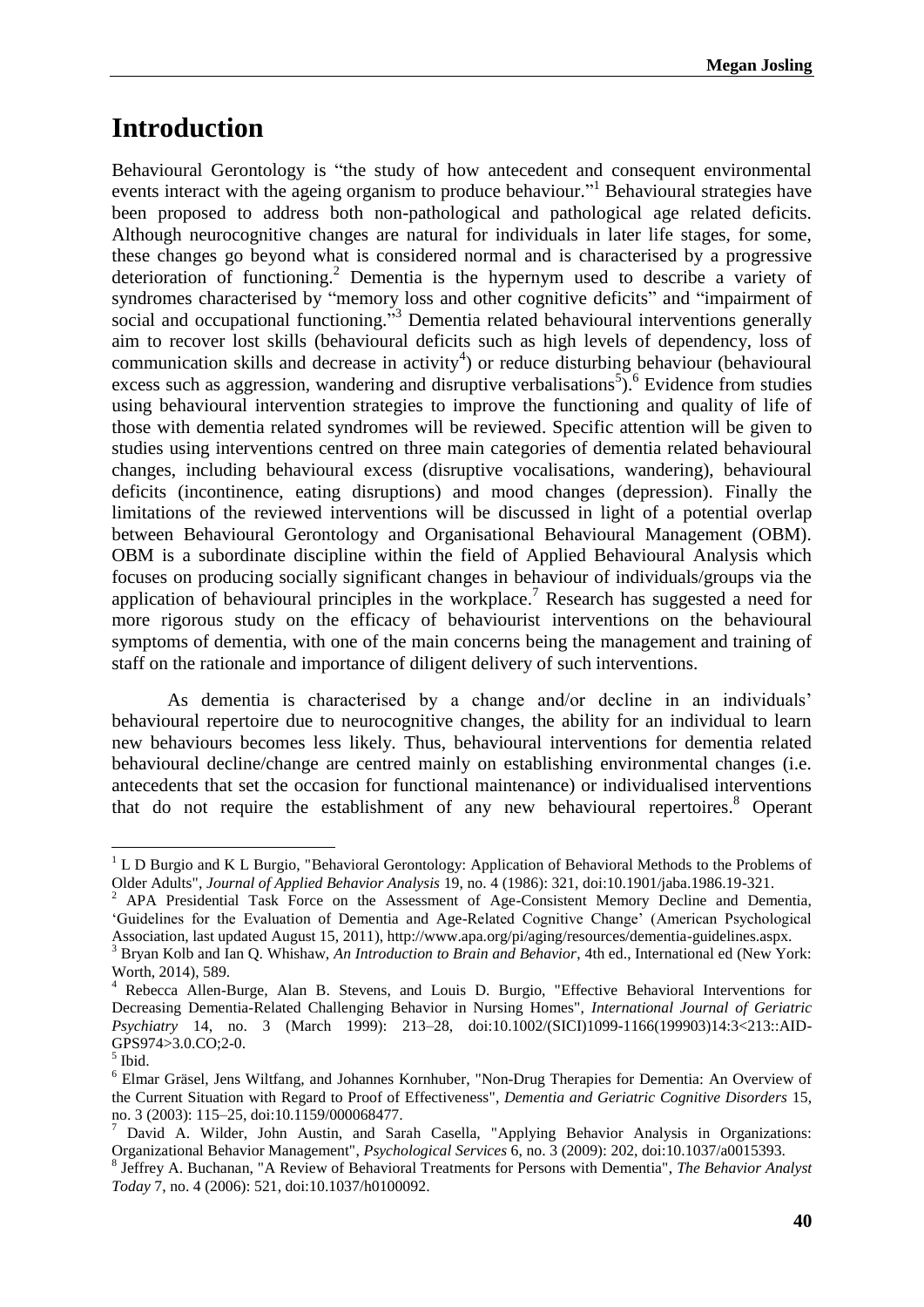contingencies are primarily used to bring about modifications in dementia related behaviour through targeting behavioural antecedents or consequences, or through the use of reinforcement or punishment. 9 Punishment contingencies are rarely used in this context due strict ethical guidelines implemented by the Behaviour Analyst Certification Board (BACB). That is, reinforcement is preferentially used above punishment. If punishment is to be used, the procedure must be scientifically validated and has to be accompanied by a reinforcement contingency of an alternative behaviour.<sup>10</sup> Individuals with Alzheimer's disease (AD) have been found to preserve the ability to learn operant tasks on fixed-ratio (FR) and fixed-interval (FI) schedules with sensitivity to FI - extinction transitions. <sup>11</sup> Spontaneous recovery (temporary reappearance of the learned behaviour after extinction processes have been put in place<sup>12</sup>) does not appear to occur within individuals with AD. Considering that individuals with AD meet extinction criteria faster than those with no cognitive impairment and that they do not exhibit spontaneous recovery, there is some argument for the use of extinction-based interventions as effective and practical behavioural change methods among older adults with dementia.

## **Interventions of Behavioural Excess Symptoms**

### **Wandering behaviour**

**.** 

Wandering is a behavioural excess pattern and is identified by "aimless, disoriented and continuous ambulation."<sup>13</sup> Differential reinforcement of other behaviour (DRO) has been used as a possible strategy to reduce wandering behaviour. DRO delivers reinforcement when the target problem behaviour is not occurring. <sup>14</sup> Using a FI-DRO procedure with four individuals exhibiting wandering behaviour, K. Heard and T. S. Watson found that if the consequences which maintain wandering behaviour (subjective to the individual) were made contingent on non-wandering behaviour, a significant decrease in overall wandering behaviour (60-80%) can be observed.<sup>15</sup>

A similar interval DRO strategy was utilised in a single-case design study by E. Jozsvai, B. Richards & L. Leach.<sup>16</sup> However, instead of direct reinforcement for nonwandering behaviour, a token economy was implemented. Token economies are a behavioural change intervention in which desired target behaviours are identified, a token is given for each emission of the desired behaviour, and the tokens are exchangeable for backup reinforcers.<sup>17</sup> The DRO interval in this case was steadily extended from  $15 - 40$  minutes. Intervals are usually increased when a change in behaviour starts to occur. Lengthening the

 $9^9$  Gräsel, Wiltfang, and Kornhuber, "Non-Drug Therapies for Dementia".

<sup>&</sup>lt;sup>10</sup> BACB, "Guidelines for Responsible Conduct for Behavior Analysts" (Behavior Analyst Certification Board, July 2010), 10, http://bacb.com/wp-content/uploads/2015/06/guidelines-for-responsible-conduct.pdf.

<sup>&</sup>lt;sup>11</sup> Adam P Spira and Barry A Edelstein, "Operant Conditioning in Older Adults with Alzheimer's Disease," *The Psychological Record* 57, no. 3 (2007): 6.

<sup>&</sup>lt;sup>12</sup> John O. Cooper, Timothy E. Heron, and William L. Heward, *Applied Behavior Analysis*, Pearson international ed., 2nd ed (Upper Saddle River: Pearson/Merrill Prentice Hall, 2007).

<sup>&</sup>lt;sup>13</sup> K Heard and T S Watson, "Reducing Wandering by Persons with Dementia Using Differential Reinforcement," *Journal of Applied Behavior Analysis* 32, no. 3 (1999): 381, doi:10.1901/jaba.1999.32-381.

<sup>14</sup> Cooper, Heron, and Heward, *Applied Behavior Analysis*, 475.

<sup>&</sup>lt;sup>15</sup> Heard and Watson, "Reducing Wandering by Persons with Dementia Using Differential Reinforcement"

<sup>&</sup>lt;sup>16</sup> Emöke Jozsvai, Brian Richards, and Larry Leach, "Behavior Management of a Patient with Creutzfeld-Jacob Disease," *Clinical Gerontologist* 16, no. 3 (20 May 1996): 11–17, doi:10.1300/J018v16n03\_03.

<sup>17</sup> Cooper, Heron, and Heward, *Applied Behavior Analysis*, 560–567.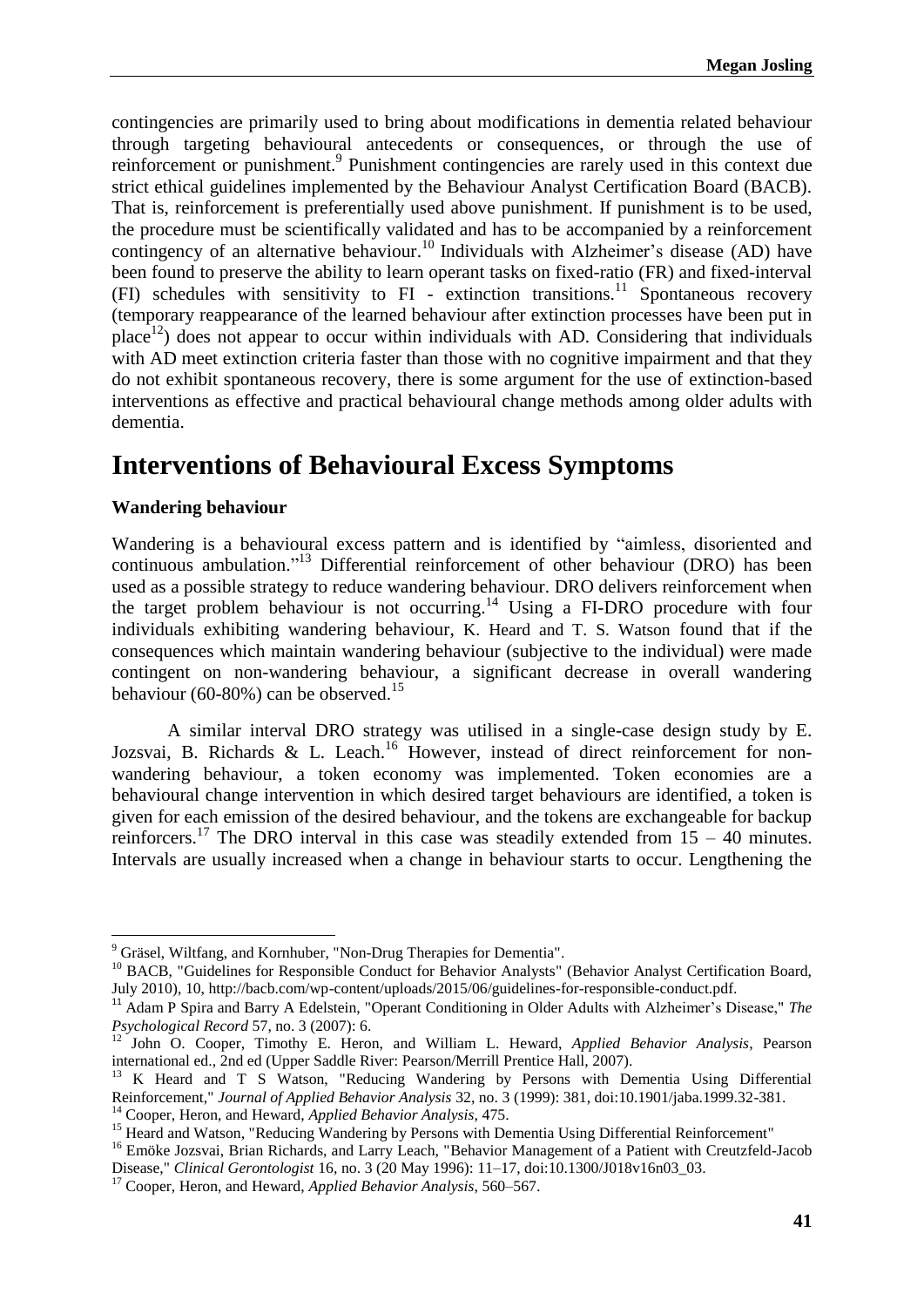schedules (schedule thinning) is implemented to encourage the maintenance and generalisation of the behaviour.<sup>18</sup>

Findings provided by both of these studies give support to the procedure of making a reinforcing consequence contingent on desired (non-wandering) behaviour as a possible useful strategy in reducing wandering behaviour. However, although in both studies the reinforcement interventions had the desired positive effects on reducing wandering behaviour, at follow-up the participants' behaviour had returned to baseline. As mentioned previously, individuals with dementia meet extinction criteria at an advanced pace compared to individuals with no pathological neurocognitive changes.<sup>19</sup> Thus, it can be argued that the limitation of this technique concerns the maintenance of the strategy after the researcher has left. Long term care facilities have limited staff resources to meet the demands of individualised reinforcement contingencies with haphazard application or the cessation of the intervention leading to the extinction of the previously reinforced non-wandering behaviour.

An alternative approach used in nursing homes to protect their residents from possible harm associated with wandering behaviour involves the use of an alarm. The alarm tags are placed on the residents and sound once they pass certain thresholds.<sup>20</sup> Thus, the behaviour of the staff is targeted with the alarms acting as discriminative stimuli that set the occasion for finding the resident under their care; the reinforcing consequence being that the resident doesn't get injured from wandering into a restricted area. Although this method does not reduce the target wandering behaviour it does ensure the safety of the individual.

#### **Disruptive vocalisations**

1

Disruptive vocalisation is the "verbal and non-verbal vocal activity that causes disruption to others and includes screaming, abusive language, moaning, perseveration, and repetitive and inappropriate requests."<sup>21</sup> The use of operant interventions is useful in the reduction of disruptive vocalisations if positive reinforcement has been made contingent on vocally disruptive behaviour. That is, if attention on staff/caregivers is only given in the case of disruptive behaviour and absent following desirable behaviour (in this case quietness).<sup>22</sup>

A single subject design study by researchers M. Baltes & S. Lascomb<sup>23</sup> simultaneously used positive reinforcement and time-out contingencies to reduce target screaming behaviour and increase other 'normal' behaviour. Reinforcement was provided for any non-screaming behaviour while any screaming behaviour was followed by a time-out. Time-out is defined as a contingency in which there is "a withdrawal of the opportunity to earn positive reinforcement for a specific amount of time contingent on the occurrence of behaviour."<sup>24</sup> The aim of this method is to reduce/extinguish the target behaviour. However,

<sup>18</sup> Cooper, Heron, and Heward, *Applied Behavior Analysis*, 313–314.

<sup>&</sup>lt;sup>19</sup> Spira and Edelstein, "Operant Conditioning in Older Adults with Alzheimer's Disease"

<sup>&</sup>lt;sup>20</sup> Elaine Nelson Negley, Patricia M Molla, and Jeanne Obenchain, "NO EXIT: The Effects of an Electronic Security System on Confused Patients," *Journal of Gerontological Nursing* 16, no. 8 (1 August 1990): 21–25, doi:10.3928/0098-9134-19900801-07.

<sup>&</sup>lt;sup>21</sup> B. McMinn and B. Draper, "Vocally Disruptive Behaviour in Dementia: Development of an Evidence Based Practice Guideline," *Aging & Mental Health* 9, no. 1 (January 2005): 16, doi:10.1080/13607860512331334068.  $^{22}$  Ibid.

<sup>&</sup>lt;sup>23</sup> Margret M. Baltes and Sharon L. Lascomb, "Creating a Healthy Institutional Environment for the Elderly via Behavior Management: The Nurse as a Change Agent," *International Journal of Nursing Studies* 12, no. 1 (March 1975): 5–12, doi:10.1016/0020-7489(75)90003-6.

<sup>24</sup> Cooper, Heron, and Heward, *Applied Behavior Analysis*, 357.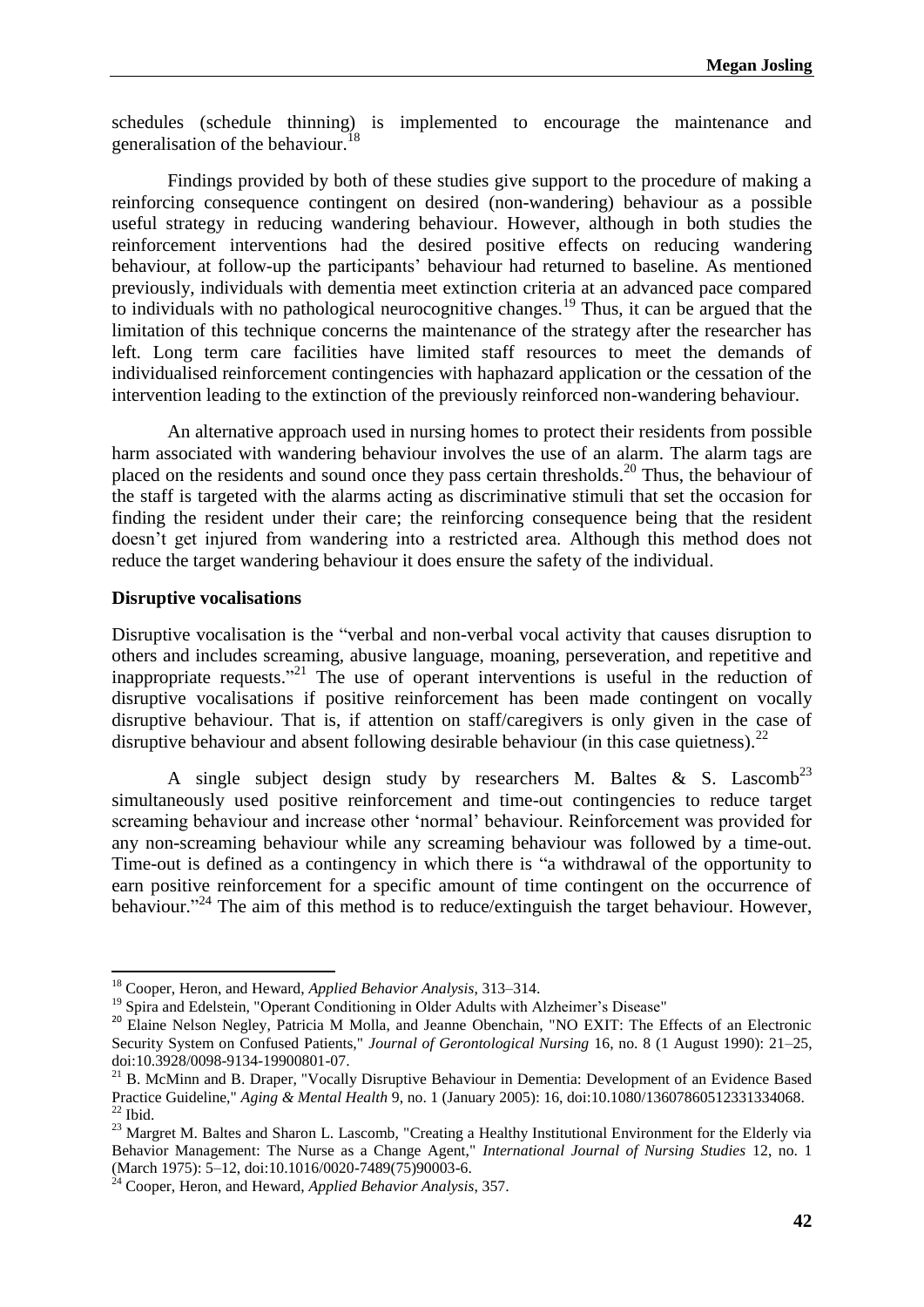it is argued that the use of punishment by removal of a stimulus is unethical in such cases as it may lead to the social exclusion of the resident.<sup>25</sup>

## **Interventions of Behavioural Deficits Symptoms**

#### **Incontinence**

**.** 

Behaviourist interventions targeting urinary incontinence (UI) include habit retraining, bladder retraining, prompted voiding and timed voiding.<sup>26</sup> As a behavioural method, prompting acts as an additional antecedent stimulus that sets the occasion for a behavioural response in the presence of a discriminative stimulus  $(S<sup>D</sup>)<sup>27</sup>$  Within the context of UI, prompting sets the occasion for voiding to come under the control of the feeling of a full bladder  $(S<sup>D</sup>)$ . The prompts involve regularly asking nursing home residents if they need to go to the bathroom and assisting them if they do need to void while offering positive reinforcement as a consequence for continence.<sup>28</sup> It usually involves a fixed or flexible systematic schedule<sup>29</sup> and is a preferred non-invasive method among families of those in care.<sup>30</sup> However, there are some reservations surrounding the sustainability of such an intervention in long term care facilities and whether it possibly increases dependence and decreases dignity of those in care. Even with such reservations, as a technique it has merit as a conservative method of decreasing incontinence in certain cases.<sup>31, 32, 33, 34, 35</sup> Although it has also been suggested that prompted voiding is not applicable in all cases of incontinence and it is not an appropriate intervention for night-time application.<sup>36</sup>

Alternatively, timed voiding is a behavioural intervention that is utilised with individuals who are unable to independently manage their own toileting. It is based on a fixed schedule voiding pattern between 2-4 hours. Although it is suggested that timed voiding

<sup>&</sup>lt;sup>25</sup> McMinn and Draper, "Vocally Disruptive Behaviour in Dementia".

<sup>&</sup>lt;sup>26</sup> Brenda Roe et al., "Systematic Reviews of Bladder Training and Voiding Programmes in Adults: A Synopsis of Findings on Theory and Methods Using Metastudy Techniques," *Journal of Advanced Nursing* 57, no. 1 (January 2007): 15–31, doi:10.1111/j.1365-2648.2006.04098.x.

<sup>27</sup> Cooper, Heron, and Heward, *Applied Behavior Analysis*, 287.

<sup>&</sup>lt;sup>28</sup> Nancy S Creason et al., "Prompted Voiding Therapy for Urinary Incontinence in Aged Female Nursing Home Residents," *Journal of Advanced Nursing* 14, no. 2 (February 1989): 120–126, doi:10.1111/j.1365- 2648.1989.tb00909.x.

<sup>29</sup> Joan Ostaszkiewicz, Brenda Roe, and Linda Johnston, "Effects of Timed Voiding for the Management of Urinary Incontinence in Adults: Systematic Review," *Journal of Advanced Nursing* 52, no. 4 (November 2005): 420–431, doi:10.1111/j.1365-2648.2005.03608.x.

<sup>30</sup> T. M. Johnson et al., "Urinary Incontinence Treatment Preferences in Long-Term Care," *Journal of the American Geriatrics Society* 49, no. 6 (June 2001): 710–718, doi:10.1046/j.1532-5415.2001.49146.x.

<sup>&</sup>lt;sup>31</sup> Creason et al., "Prompted Voiding Therapy for Urinary Incontinence in Aged Female Nursing Home Residents".

 $32$  Sharon Eustice, Brenda Roe, and Jan Paterson, "Prompted Voiding for the Management of Urinary Incontinence in Adults," *Cochrane Database of Systematic Reviews*, ed. The Cochrane Collaboration (Chichester, UK: John Wiley & Sons, Ltd, 2000), http://doi.wiley.com/10.1002/14651858.CD002113.

<sup>33</sup> J. F. Schnelle et al., "Prompted Voiding Treatment of Urinary Incontinence in Nursing Home Patients. A Behavior Management Approach for Nursing Home Staff," *Journal of the American Geriatrics Society* 37, no. 11 (November 1989): 1051–1057, doi:10.1111/j.1532-5415.1989.tb06919.x.

<sup>&</sup>lt;sup>34</sup> John F. Schnelle, "Treatment of Urinary Incontinence in Nursing Home Patients by Prompted Voiding," *Journal of the American Geriatrics Society* 38, no. 3 (March 1990): 356–360, doi:10.1111/j.1532- 5415.1990.tb03521.x.

<sup>&</sup>lt;sup>35</sup> J. G. Ouslander et al., "Predictors of Successful Prompted Voiding among Incontinent Nursing Home Residents," *JAMA* 273, no. 17 (3 May 1995): 1366–1370, doi:10.1001/jama.1995.03520410060027.

<sup>&</sup>lt;sup>36</sup> Joseph G. Ouslander, Nahia Ai-Samarrai, and John F. Schnelle, "Prompted Voiding for Nighttime Incontinence in Nursing Homes: Is It Effective?," *Journal of the American Geriatrics Society* 49, no. 6 (June 2001): 706–709, doi:10.1046/j.1532-5415.2001.49145.x.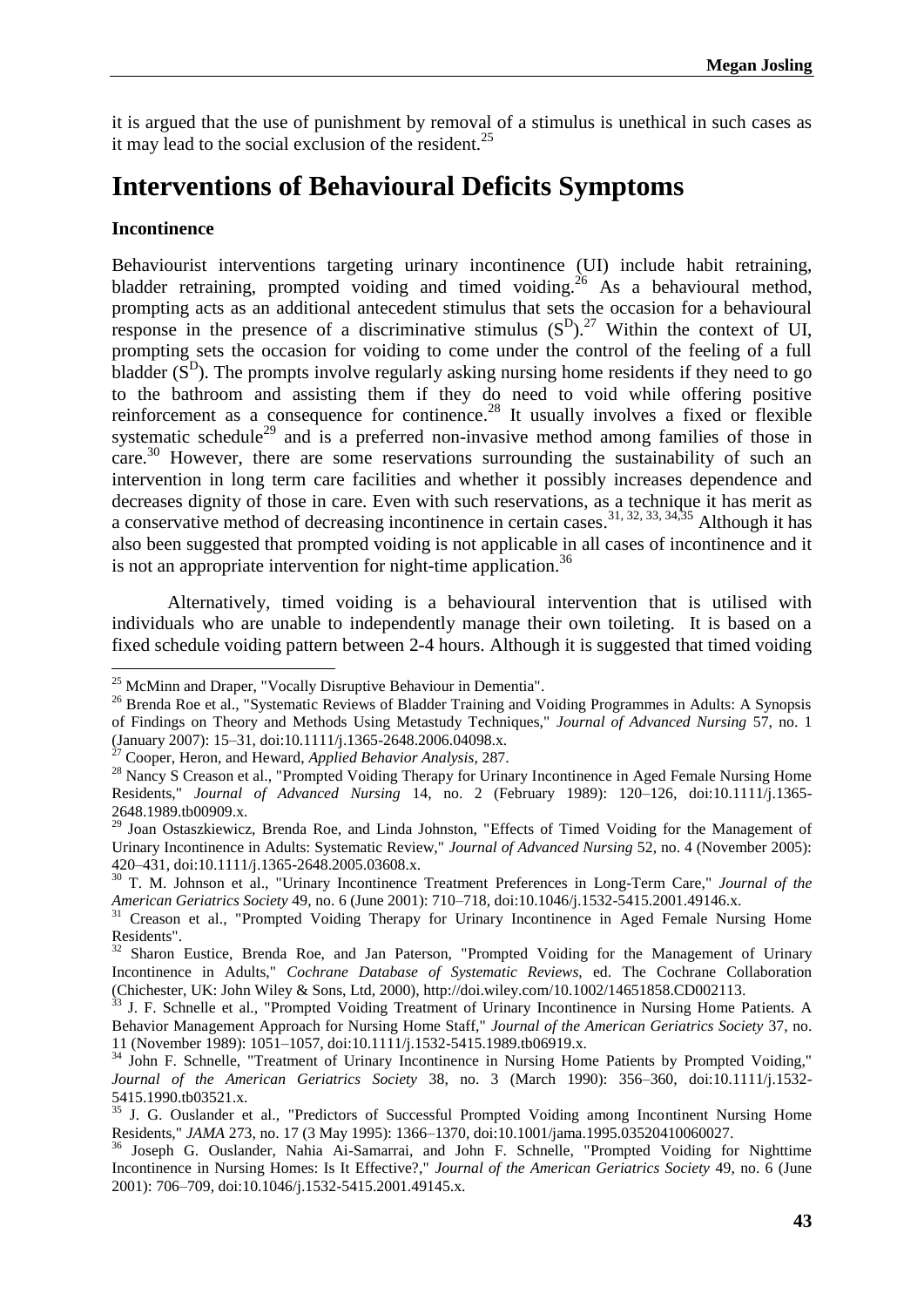is an incomplete theoretically informed construct as it lacks rigorous assessment of the efficacy of its methodology and practice.<sup>37</sup> Several limitations have been revealed by existing studies: it is labour intensive with no clear evidence of sustainability or effectiveness; there is no specific consensus on optimal interval length; and individual continence levels have not been considered in the existing research.<sup>38</sup> This has led to the argument that fixed schedule voiding can "distort the normal stimulus-response pattern as it may involve voiding at times when the bladder is not necessarily full."<sup>39</sup> Thus it can be argued that although timed voiding has certain benefits, further investigation is required to establish its effectiveness as an intervention.

#### **Eating/Drinking**

Factors which may obstruct independent eating behaviour in persons with dementia include difficulty initiating the eating processes as well as dementia severity. <sup>40</sup> It has been suggested self-feeding can be promoted by eliminating environmental factors (distractors such as noise and movement) and providing assistance promoting the commencement of a meal.<sup>41</sup>

M. Baltes & M. Zerbe attempted to re-establish self-feeding in a single case design using an immediate continuous reinforcement program (CRF) (i.e. reinforcement was delivered directly after every instance of self-feeding).<sup>42</sup> Although the intervention was incomplete, the study did provide some evidence for the effective use of operant techniques in promoting independent eating in individuals with dementia. A more recent study used a similar reinforcement method with the addition of prompts to initiate self-feeding behaviour (i.e. provision of a cue to set the occasion for self-feeding behaviour). <sup>43</sup> Eating performance was improved in the intervention group and supported Baltes & Zerbe's outlook that a dementia diagnosis is not the determining factor whether or not skills such as self-feeding can be re-established.<sup>44</sup> However, in general CRF is suggested to only be utilised to strengthen behaviour in the initial stages of an intervention and then to be thinned so the behaviour eventually becomes naturally maintained.<sup>45</sup> With regard to individuals with neurocognitive decline it could be argued that using CRF schedules are generally more applicable, as the establishment or re-establishment of previous behaviours may not necessarily be possible (i.e. not trying to change behavioural repertoire as mentioned previously<sup>46</sup>). It should also be

**.** 

<sup>&</sup>lt;sup>37</sup> Ostaszkiewicz, Roe, and Johnston, "Effects of Timed Voiding for the Management of Urinary Incontinence in Adults".

 $^{38}$  Ibid.

<sup>&</sup>lt;sup>39</sup> Ostaszkiewicz, Roe, and Johnston, "Effects of Timed Voiding for the Management of Urinary Incontinence in Adults," 421.

<sup>&</sup>lt;sup>40</sup> Ayako Edahiro et al., "Factors Affecting Independence in Eating among Elderly with Alzheimer's Disease: Eating in the Elderly with AD," *Geriatrics & Gerontology International* 12, no. 3 (July 2012): 481–490, doi:10.1111/j.1447-0594.2011.00799.x.

<sup>&</sup>lt;sup>41</sup> Edahiro et al., "Factors Affecting Independence in Eating among Elderly with Alzheimer's Disease," 489.

<sup>42</sup> Margret M. Baltes and Melissa B. Zerbe, "Reestablishing Self-Feeding in a Nursing Home Resident," *Nursing Research* 25, no. 1 (January 1976): 24–26, doi:10.1097/00006199-197601000-00007.

<sup>&</sup>lt;sup>43</sup> M. L. Coyne and L. Hoskins, "Improving Eating Behaviors in Dementia Using Behavioral Strategies," *Clinical Nursing Research* 6, no. 3 (August 1997): 275–290, doi:10.1177/105477389700600307.

<sup>44</sup> Baltes and Zerbe, "Reestablishing Self-Feeding in a Nursing Home Resident".

<sup>45</sup> Cooper, Heron, and Heward, *Applied Behavior Analysis*, 287,463.

<sup>46</sup> Buchanan, "A Review of Behavioral Treatments for Persons with Dementia".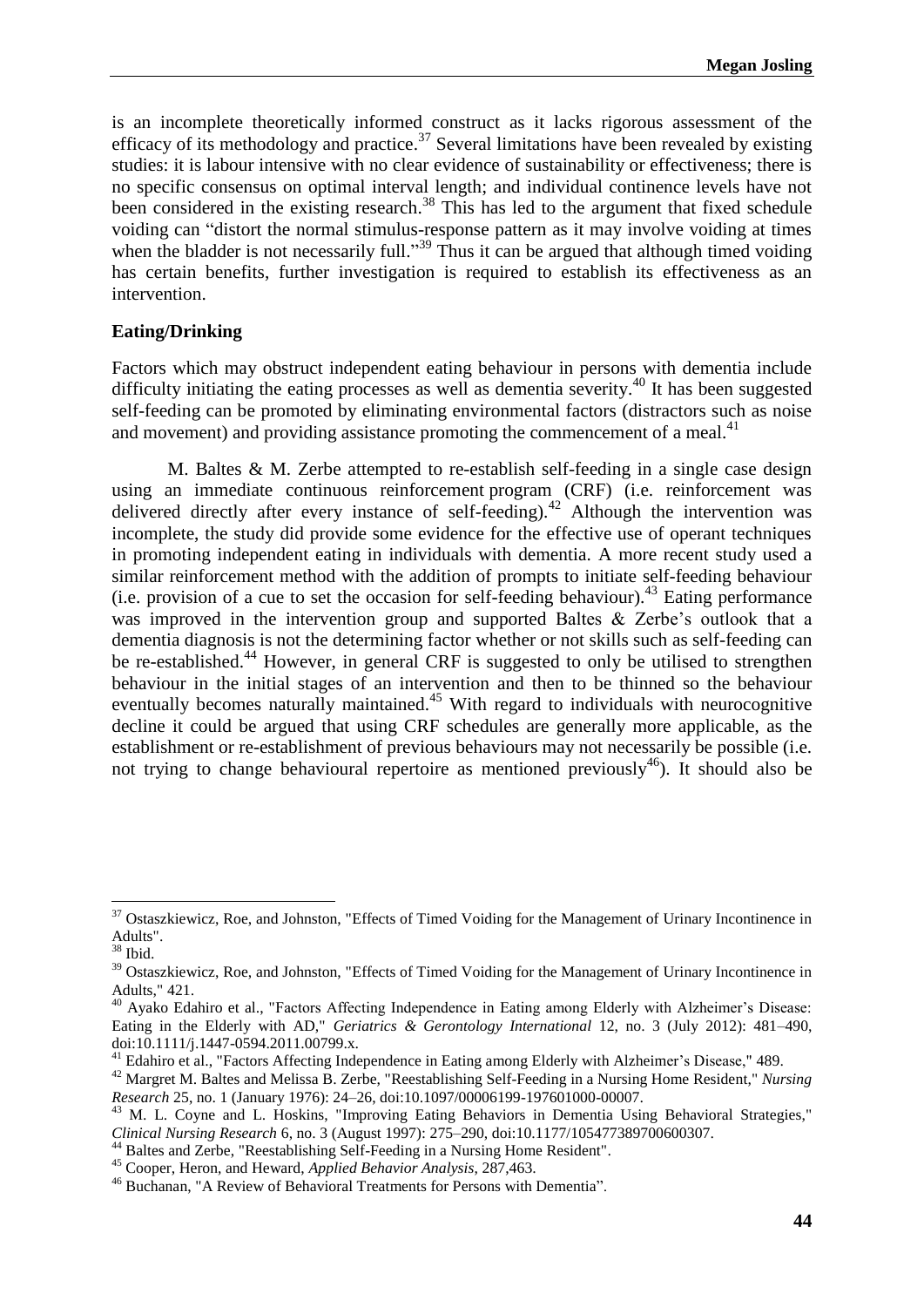noted that behaviour produced by reinforcement in cases of dementia does not seem to generalise, which influences the level of resistance of the particular behaviour to extinction.<sup>47</sup>

## **Intervention for Depression (mood changes)**

Behavioural activation (BA) is a therapeutic technique based on the learning theory of depression. Findings have suggested that there is a relationship between the intensity of depression and the level of positive reinforcement a person experiences in their day to day lives. <sup>48</sup> In other words, apathetic social withdrawal and decreased engagement can lead to a decrease in sources of positive reinforcement and thus contribute to feelings of depression.<sup>49</sup> BA strategies attempt to restore behaviours that produce either contrived or natural reinforcement and focus on increasing the individual's activity level.<sup>50</sup> In other words, BA intends to increase participation in behaviours that are positively reinforcing and decrease behaviour driven by negative reinforcement (avoidance).<sup>51</sup> Previous research<sup>52,53</sup> has indicated that increasing pleasant events i.e. events that are positively reinforcing, can lead to enhanced positive affect and a decrease in depressive symptoms. As a therapeutic technique it is suggested that BA shows promise in decreasing depression brought on by activity restriction in the elderly. 54

## **Behavioural Gerontology and Organisational Behavioural Management**

Although the previously mentioned studies provide evidence for the effectiveness of behavioural interventions in cases of dementia, it has been argued that there is little evidence for behavioural generalisation or continual long term effects.<sup>55,56</sup> Attaining any enduring changes in the behaviour of individuals with dementia is problematic as the disease is progressive and ultimately leads to more advanced declines in neurocognitive ability. Therefore, for any interventions to be successful, full investment from nursing home staff or caregivers in the implementation of the behavioural intervention procedures on a continual basis is required. This is supported by findings which indicate the passage of time, rather than

1

 $47$  K. Gunnar Götestam and Lennart Melin, "The Effect of Prompting and Reinforcement of Activity in Elderly Demented Inpatients," *Scandinavian Journal of Psychology* 31, no. 1 (March 1990): 2–8, doi:10.1111/j.1467- 9450.1990.tb00796.x.

<sup>48</sup> Peter M. Lewinsohn and Julian Libet, "Pleasant Events, Activity Schedules, and Depressions," *Journal of Abnormal Psychology* 79, no. 3 (1972): 291, doi:10.1037/h0033207.

<sup>&</sup>lt;sup>49</sup> Jessica Price, "Behavioural Activation: An Alternative to Cognitive Behaviour Therapy: Jessica Price Explains How a Client with Low Mood and Relationship Difficulties Was Helped to Set Goals, Increase Her Motivation for Change and Re-Engage in Life," *Mental Health Practice* 17, no. 2 (October 2013): 27–33, doi:10.7748/mhp2013.10.17.2.27.e853.

<sup>&</sup>lt;sup>50</sup> Kathryn Moss et al., "A Self-Help Behavioral Activation Treatment for Geriatric Depressive Symptoms," *Aging & Mental Health* 16, no. 5 (July 2012): 625–35, doi:10.1080/13607863.2011.651435.

<sup>&</sup>lt;sup>51</sup> Moss et al., "A Self-Help Behavioral Activation Treatment for Geriatric Depressive Symptoms".

<sup>&</sup>lt;sup>52</sup> S. Meeks, "Increasing Pleasant Events in the Nursing Home: Collaborative Behavioral Treatment for Depression," *Clinical Case Studies* 5, no. 4 (1 August 2006): 287–304, doi:10.1177/1534650104267418.

<sup>53</sup> S. Meeks et al., "Treating Depression in the Prison Nursing Home: Demonstrating Research-to-Practice Translation," *Clinical Case Studies* 7, no. 6 (17 June 2008): 555–74, doi:10.1177/1534650108321303.

<sup>54</sup> Adriana Yon and Forrest Scogin, "Behavioral Activation as a Treatment for Geriatric Depression," *Clinical Gerontologist* 32, no. 1 (5 December 2008): 91–103, doi:10.1080/07317110802478016.

<sup>&</sup>lt;sup>55</sup> Gräsel, Wiltfang, and Kornhuber, "Non-Drug Therapies for Dementia".

<sup>&</sup>lt;sup>56</sup> Götestam and Melin, "The Effect of Prompting and Reinforcement of Activity in Elderly Demented Inpatients".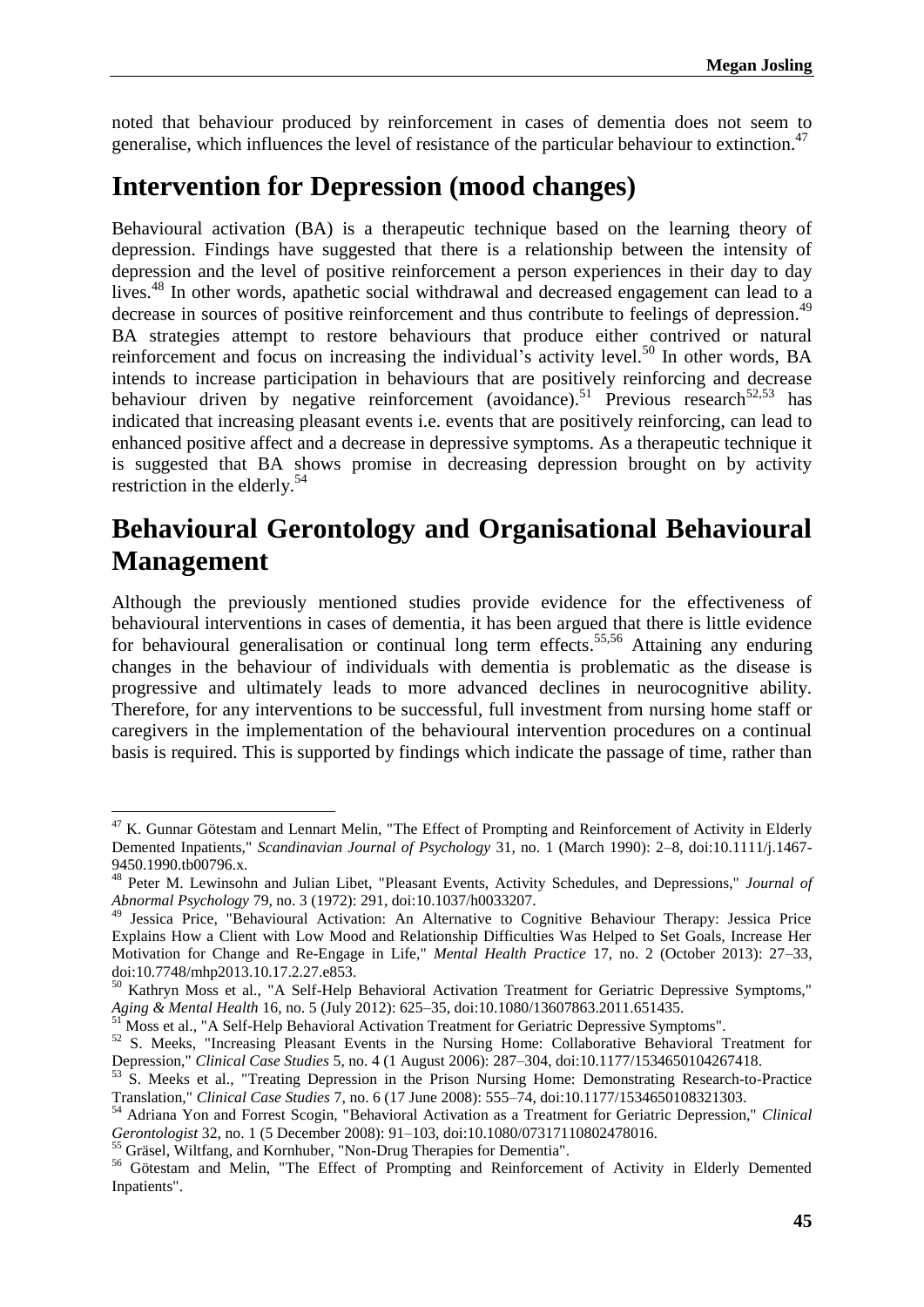change in the environment, is an important factor contributing to the return of a target reinforced behaviour back to baseline in individuals with dementia.<sup>57</sup>

In order to implement successful behavioural interventions in nursing home settings there should be a significant intersection between Behavioural Gerontology and Organisational Behavioural Management (OBM). OBM can be defined as the "application of behavioural principles to individuals and groups in business, industry, government, and human service settings."<sup>58</sup> This would suggest that if management reinforce the execution of behavioural interventions of dementia by care staff, it can potentially increase the quality and frequency at which the interventions are implemented. Findings have shown that nursing home staff are more likely to reinforce dependent behaviours than independent behaviour in residents with dementia.<sup>59</sup> OBM and the application of behaviourist principles in this context can highlight the potential antecedents of dependence-supportive behaviour of staff, which can be targeted via reinforcing contingencies delivered by management. Providing nursing home staff with training in communication skills, gerontology and basic behaviour principles (based mostly on shaping and reinforcement) can decrease staff dependence-supportive behaviour and increase independence-supportive behaviour.<sup>60</sup>

The A-B-C approach has been found to be helpful when training caregivers on how to modify and manage challenging behaviour. <sup>61</sup> That is, training caregivers to identify the target behaviour, antecedents, and consequences, and how to develop effective individualised interventions, can help modify the behavioural symptoms of dementia. This suggests that training caregivers in a behavioural intervention approach is possible and effective. A similar procedure implemented by D. Noguchi, Y. Kawano, and K. Yamanaka with nursing home staff found that during interventions, targeted dementia related challenging behaviours decreased and rate of engagement in other activities increased. <sup>62</sup> However, maintenance of this modification in behaviour is dependent on the diligence of staff in implementing the interventions. For this reason it is important to offer continual support, guidance and reinforcement to nursing home staff who are implementing such strategies.

M. P. McCabe, T. E. Davison, and K. George conducted a detailed review study into the effectiveness of staff training in intervention methods concerning behavioural problems exhibited by dementia residents in nursing homes. <sup>63</sup> Their findings indicate that refresher courses are required for nursing home staff to consistently maintain the changes in resident behaviour. Manager support was identified as being a key determining factor in the

1

<sup>&</sup>lt;sup>57</sup> Götestam and Melin, "The Effect of Prompting and Reinforcement of Activity in Elderly Demented Inpatients".

<sup>&</sup>lt;sup>58</sup> Wilder, Austin, and Casella, "Applying Behavior Analysis in Organizations", 202.

<sup>59</sup> Elizabeth M. Barton, Margret M. Baltes, and Mary J. Orzech, "Etiology of Dependence in Older Nursing Home Residents during Morning Care: The Role of Staff Behavior," *Journal of Personality and Social Psychology* 38, no. 3 (1980): 423, doi:10.1037/0022-3514.38.3.423.

<sup>&</sup>lt;sup>60</sup> Margret M. Baltes, Eva-Maria Neumann, and Susanne Zank, "Maintenance and Rehabilitation of Independence in Old Age: An Intervention Program for Staff," *Psychology and Aging* 9, no. 2 (1994): 179, doi:10.1037/0882-7974.9.2.179.

<sup>&</sup>lt;sup>61</sup> L. Teri et al., "Treatment for Agitation in Dementia Patients: A Behavior Management Approach," *Psychotherapy: Theory, Research, Practice, Training* 35, no. 4 (1998): 436, doi:10.1037/h0087766.

<sup>&</sup>lt;sup>62</sup> Dai Noguchi, Yoshiyuki Kawano, and Katsuo Yamanaka, "Care Staff Training in Residential Homes for Managing Behavioural and Psychological Symptoms of Dementia Based on Differential Reinforcement Procedures of Applied Behaviour Analysis: A Process Research: Care Staff Training," *Psychogeriatrics* 13, no. 2 (June 2013): 108–17, doi:10.1111/psyg.12006.

<sup>63</sup> M. P. McCabe, T. E. Davison, and K. George, "Effectiveness of Staff Training Programs for Behavioral Problems among Older People with Dementia," *Aging & Mental Health* 11, no. 5 (September 2007): 505–19, doi:10.1080/13607860601086405.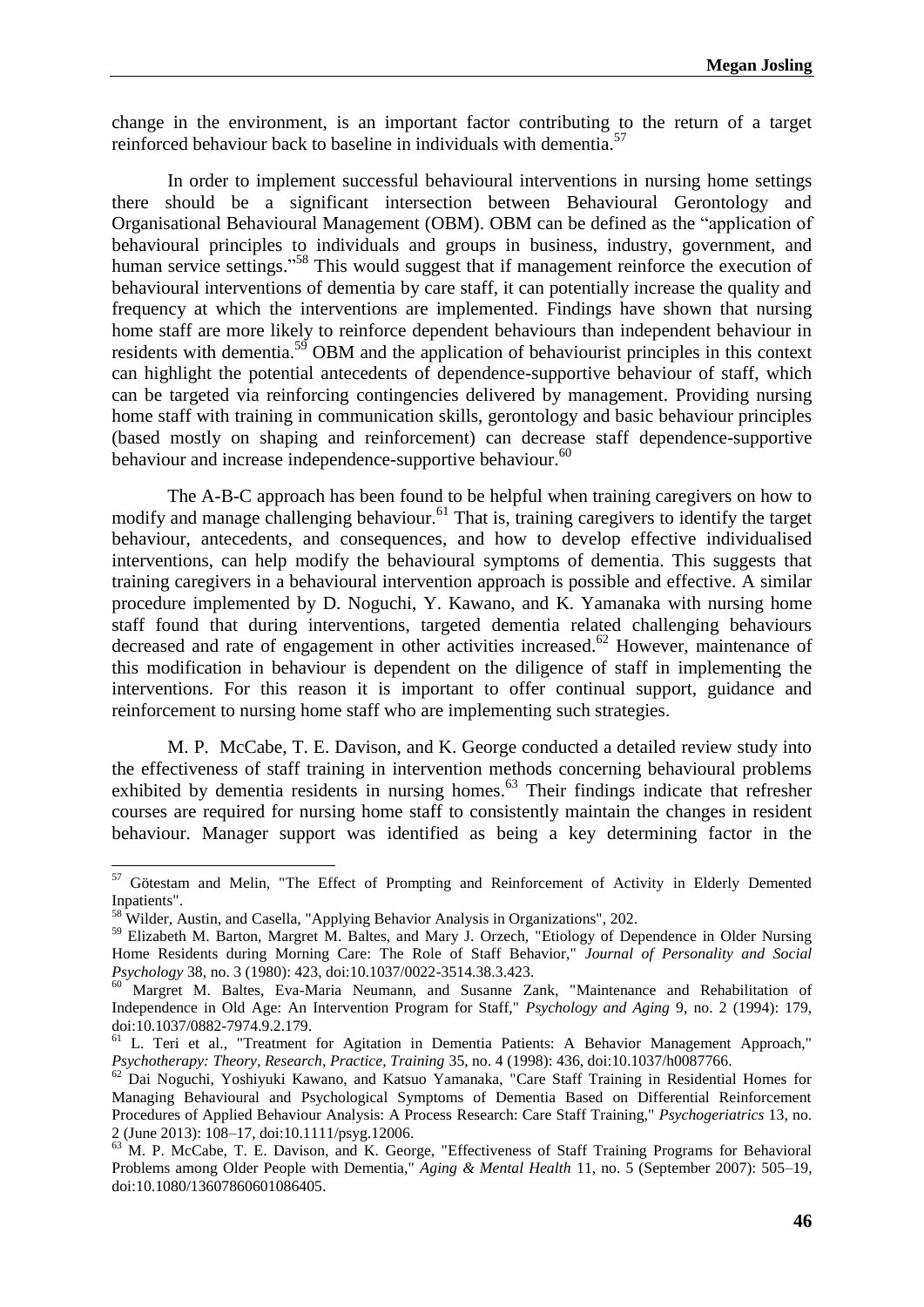effectiveness of staff training. While management can also ensure that skills acquired are maintained in daily practice and promote the maintenance of long-term reductions in behavioural symptoms of dementia.

## **Conclusion**

 $\overline{a}$ 

To conclude, research supports the efficacy of behavioural intervention programmes in changing the behaviour of individuals with dementia. Behavioural excess (wandering and disruptive vocalisations), behavioural deficits (incontinences & self-feeding) and mood alteration (depression) interventions have shown successful alteration of the target behaviour. The research discussed has focussed on the use of operant methods and these have been found to be viable option for individuals with dementia.<sup>64</sup> Intervention strategies which appear to work include CRF, DRO, prompting, token economies, timed voiding (FI), prompted voiding and bringing behaviour under stimulus control. The implementation of a behaviourist intervention requires the adherence to strict ethical guidelines as set out by the BABC, and procedures should only be used to improve the functioning or quality of life of the individual.

One of the major difficulties evident from the aforementioned studies is the maintenance of behavioural change after the intervention has been put in place. Dementia related neurocognitive decline decreases the likelihood of behavioural generalisation and requires caregivers to execute behavioural change contingencies on a continual basis to prevent the behavioural change from becoming extinguished. Specifically in nursing homes, diligence of the staff in the delivery of the behavioural interventions and level of cognitive decline of the individual are the best predictors of maintained behavioural change.<sup>65</sup> Staff training is suggested to be a key factor in the success of a behavioural intervention in a nursing home setting. However, evidence suggests there is no standard training or intervention strategy available for nursing home staff as of yet.<sup>66</sup> This is problematic as ambiguity surrounds what constitutes the most effective behavioural management training for nursing home staff. For a successful behavioural intervention to be implemented in long term care facilities, the methods need to be proven as effective and efficient, staff training requirements need to be evaluated, continual quality control of methods used need to be performed and cost-benefit ratios have to be considered.<sup>67</sup> Thus it has been proposed that further comprehensive research is required to determine what constitutes effective training on behavioural intervention techniques and what elements of training lead to the best results.<sup>68</sup>

<sup>&</sup>lt;sup>64</sup> Spira and Edelstein, "Operant Conditioning in Older Adults with Alzheimer's Disease".

<sup>&</sup>lt;sup>65</sup> Annick Bédard et al., "Reducing Verbal Agitation in People with Dementia: Evaluation of an Intervention Based on the Satisfaction of Basic Needs," *Aging & Mental Health* 15, no. 7 (September 2011): 855–65, doi:10.1080/13607863.2011.569480.

<sup>&</sup>lt;sup>66</sup> McCabe, Davison, and George, "Effectiveness of Staff Training Programs for Behavioral Problems among Older People with Dementia".

 $\frac{67}{67}$  Gräsel, Wiltfang, and Kornhuber, "Non-Drug Therapies for Dementia," 120.

<sup>&</sup>lt;sup>68</sup> McCabe, Davison, and George, "Effectiveness of Staff Training Programs for Behavioral Problems among Older People with Dementia," 518.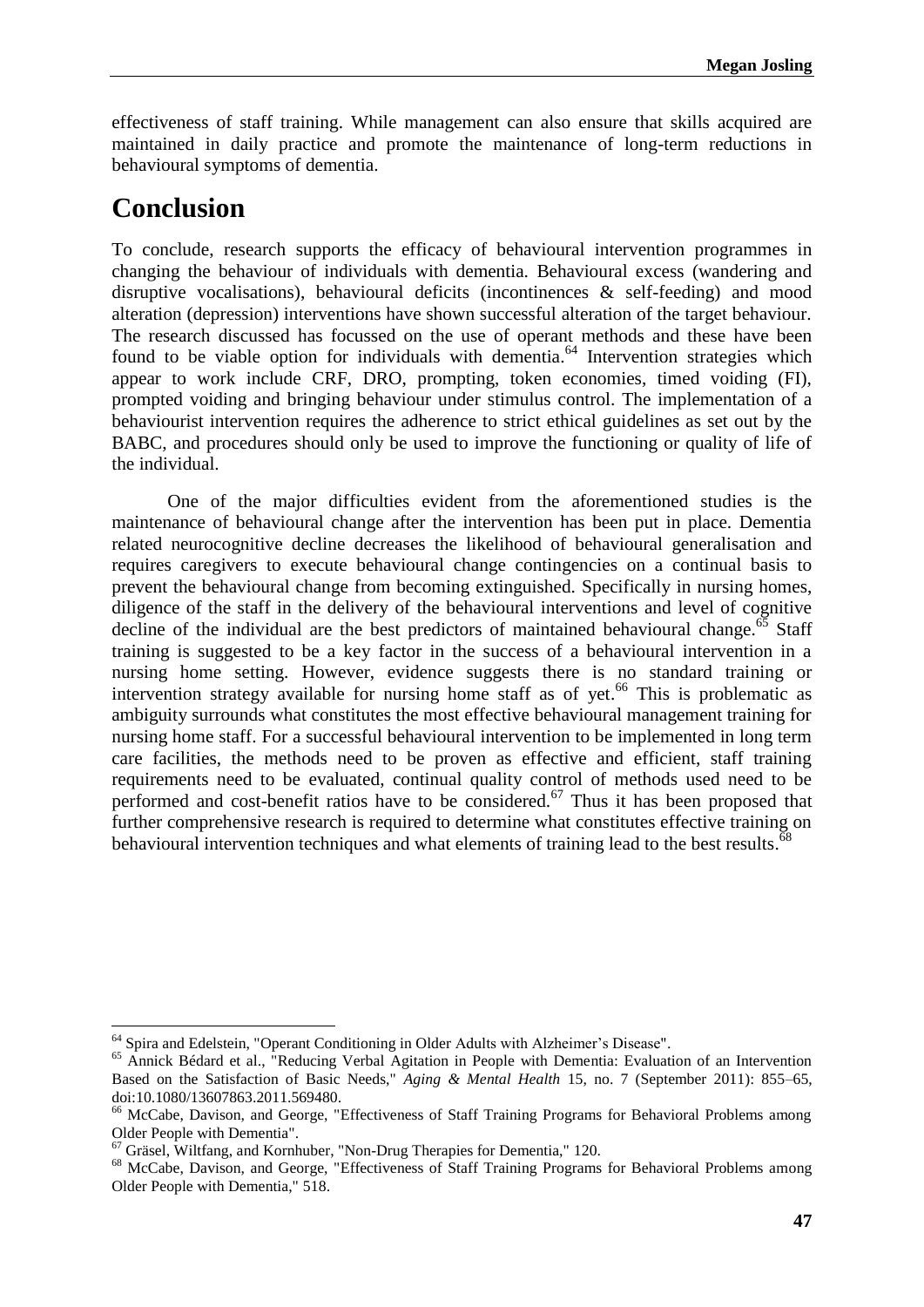## **References**

- Allen-Burge, Rebecca, Alan B. Stevens, and Louis D. Burgio. "Effective Behavioral Interventions for Decreasing Dementia-Related Challenging Behavior in Nursing Homes." *International Journal of Geriatric Psychiatry* 14, no. 3 (March 1999): 213–28. doi:10.1002/(SICI)1099- 1166(199903)14:3<213::AID-GPS974>3.0.CO;2-0.
- APA Presidential Task Force on the Assessment of Age-Consistent Memory Decline and Dementia. "Guidelines for the Evaluation of Dementia and Age-Related Cognitive Change." American Psychological Association, last updated August 2011. http://www.apa.org/pi/aging/resources/dementia-guidelines.aspx.
- BACB. "Guidelines for Responsible Conduct for Behavior Analysts." Behavior Analyst Certification Board, July 2010. http://bacb.com/wp-content/uploads/2015/06/guidelines-for-responsibleconduct.pdf.
- Baltes, Margret M., and Sharon L. Lascomb. "Creating a Healthy Institutional Environment for the Elderly via Behavior Management: The Nurse as a Change Agent." *International Journal of Nursing Studies* 12, no. 1 (March 1975): 5–12. doi:10.1016/0020-7489(75)90003-6.
- Baltes, Margret M., Eva-Maria Neumann, and Susanne Zank. "Maintenance and Rehabilitation of Independence in Old Age: An Intervention Program for Staff." *Psychology and Aging* 9, no. 2 (1994): 179–88. doi:10.1037/0882-7974.9.2.179.
- Baltes, Margret M., and Melissa B. Zerbe. "Reestablishing Self-Feeding in a Nursing Home Resident." *Nursing Research* 25, no. 1 (January 1976): 24-26. doi:10.1097/00006199-197601000- 00007.
- Barton, Elizabeth M., Margret M. Baltes, and Mary J. Orzech. "Etiology of Dependence in Older Nursing Home Residents during Morning Care: The Role of Staff Behavior." *Journal of Personality and Social Psychology* 38, no. 3 (1980): 423–31. doi:10.1037/0022-3514.38.3.423.
- Bédard, Annick, Philippe Landreville, Philippe Voyer, René Verreault, and Jean Vézina. "Reducing Verbal Agitation in People with Dementia: Evaluation of an Intervention Based on the Satisfaction of Basic Needs." *Aging & Mental Health* 15, no. 7 (September 2011): 855–65. doi:10.1080/13607863.2011.569480.
- Buchanan, Jeffrey A. "A Review of Behavioral Treatments for Persons with Dementia." *The Behavior Analyst Today* 7, no. 4 (2006): 521–37. doi:10.1037/h0100092.
- Burgio, L D, and K L Burgio. "Behavioral Gerontology: Application of Behavioral Methods to the Problems of Older Adults." *Journal of Applied Behavior Analysis* 19, no. 4 (1986): 321–28. doi:10.1901/jaba.1986.19-321.
- Cooper, John O., Timothy E. Heron, and William L. Heward. *Applied Behavior Analysis*. Pearson international ed., 2nd ed. Upper Saddle River: Pearson/Merrill Prentice Hall, 2007.
- Coyne, M. L., and L. Hoskins. "Improving Eating Behaviors in Dementia Using Behavioral Strategies." *Clinical Nursing Research* 6, no. 3 (August 1997): 275–90. doi:10.1177/105477389700600307.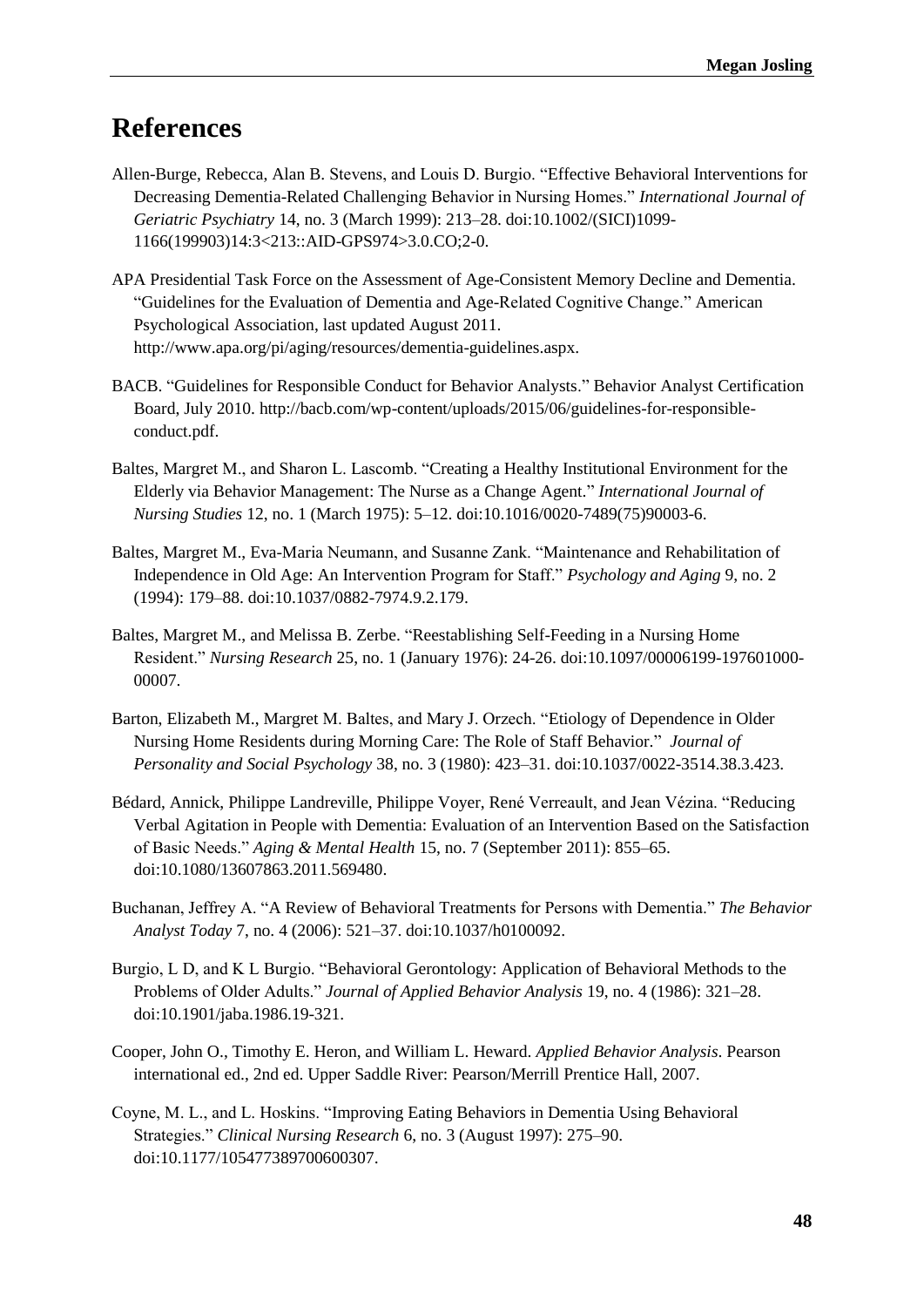- Creason, Nancy S, Judith A Grybowski, Sandra Burgener, Christina Whippo, SeonAe Yeo, and Bruce Richardson. "Prompted Voiding Therapy for Urinary Incontinence in Aged Female Nursing Home Residents." *Journal of Advanced Nursing* 14, no. 2 (February 1989): 120–26. doi:10.1111/j.1365- 2648.1989.tb00909.x.
- Edahiro, Ayako, Hirohiko Hirano, Ritsuko Yamada, Yumi Chiba, Yutaka Watanabe, Morio Tonogi, and Gen-yuki Yamane. "Factors Affecting Independence in Eating among Elderly with Alzheimer's Disease: Eating in the Elderly with AD." *Geriatrics & Gerontology International* 12, no. 3 (July 2012): 481–90. doi:10.1111/j.1447-0594.2011.00799.x.
- Eustice, Sharon, Brenda Roe, and Jan Paterson. "Prompted Voiding for the Management of Urinary Incontinence in Adults." *Cochrane Database of Systematic Reviews*, edited by The Cochrane Collaboration. Chichester, UK: John Wiley & Sons, Ltd, 2000. http://doi.wiley.com/10.1002/14651858.CD002113.
- Götestam, K. Gunnar, and Lennart Melin. "The Effect of Prompting and Reinforcement of Activity in Elderly Demented Inpatients." *Scandinavian Journal of Psychology* 31, no. 1 (March 1990): 2–8. doi:10.1111/j.1467-9450.1990.tb00796.x.
- Gräsel, Elmar, Jens Wiltfang, and Johannes Kornhuber. "Non-Drug Therapies for Dementia: An Overview of the Current Situation with Regard to Proof of Effectiveness." *Dementia and Geriatric Cognitive Disorders* 15, no. 3 (2003): 115–25. doi:10.1159/000068477.
- Heard, K, and T S Watson. "Reducing Wandering by Persons with Dementia Using Differential Reinforcement." *Journal of Applied Behavior Analysis* 32, no. 3 (1999): 381–84. doi:10.1901/jaba.1999.32-381.
- Johnson, T. M., J. G. Ouslander, G. C. Uman, and J. F. Schnelle. "Urinary Incontinence Treatment Preferences in Long-Term Care." *Journal of the American Geriatrics Society* 49, no. 6 (June 2001): 710–18. doi:DOI: 10.1046/j.1532-5415.2001.49146.x.
- Jozsvai, Emöke, Brian Richards, and Larry Leach. "Behavior Management of a Patient with Creutzfeld-Jacob Disease." *Clinical Gerontologist* 16, no. 3 (20 May 1996): 11–17. doi:10.1300/J018v16n03\_03.
- Kolb, Bryan, and Ian Q. Whishaw. *An Introduction to Brain and Behavior*. 4th ed., International ed. New York: Worth, 2014.
- Lewinsohn, Peter M., and Julian Libet. "Pleasant Events, Activity Schedules, and Depressions." *Journal of Abnormal Psychology* 79, no. 3 (1972): 291–95. doi:10.1037/h0033207.
- McCabe, M. P., T. E. Davison, and K. George. "Effectiveness of Staff Training Programs for Behavioral Problems among Older People with Dementia." *Aging & Mental Health* 11, no. 5 (September 2007): 505–19. doi:10.1080/13607860601086405.
- McMinn, B., and B. Draper. "Vocally Disruptive Behaviour in Dementia: Development of an Evidence Based Practice Guideline." *Aging & Mental Health* 9, no. 1 (January 2005): 16–24. doi:10.1080/13607860512331334068.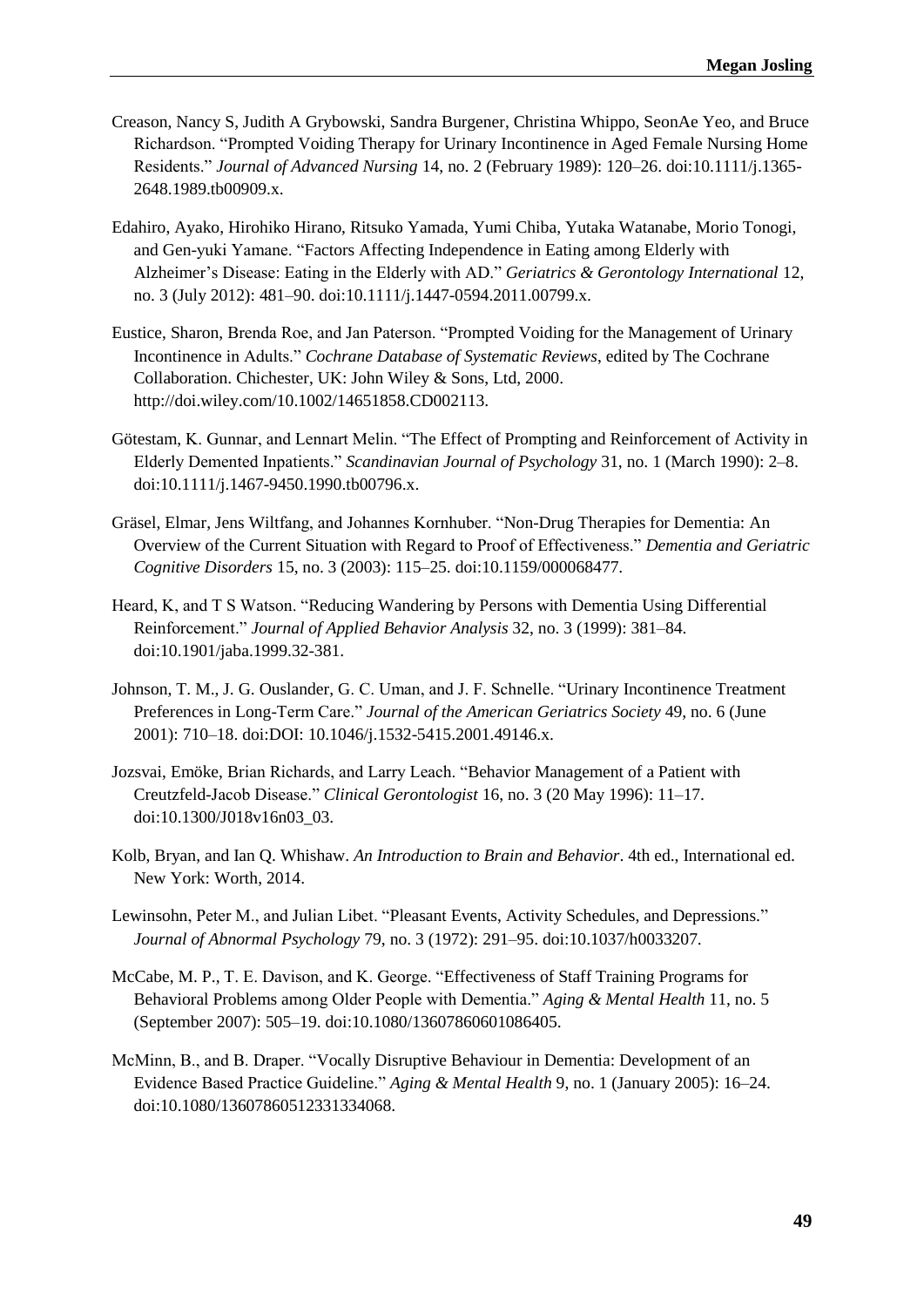- Meeks, S. "Increasing Pleasant Events in the Nursing Home: Collaborative Behavioral Treatment for Depression." *Clinical Case Studies* 5, no. 4 (1 August 2006): 287–304. doi:10.1177/1534650104267418.
- Meeks, S., R. Sublett, I. Kostiwa, J. R. Rodgers, and D. Haddix. "Treating Depression in the Prison Nursing Home: Demonstrating Research-to-Practice Translation." *Clinical Case Studies* 7, no. 6 (17 June 2008): 555–74. doi:10.1177/1534650108321303.
- Moss, Kathryn, Forrest Scogin, Elizabeth Di Napoli, and Andrew Presnell. "A Self-Help Behavioral Activation Treatment for Geriatric Depressive Symptoms." *Aging & Mental Health* 16, no. 5 (July 2012): 625–35. doi:10.1080/13607863.2011.651435.
- Negley, Elaine Nelson, Patricia M Molla, and Jeanne Obenchain. "NO EXIT: The Effects of an Electronic Security System on Confused Patients." *Journal of Gerontological Nursing* 16, no. 8 (1 August 1990): 21–25. doi:10.3928/0098-9134-19900801-07.
- Noguchi, Dai, Yoshiyuki Kawano, and Katsuo Yamanaka. "Care Staff Training in Residential Homes for Managing Behavioural and Psychological Symptoms of Dementia Based on Differential Reinforcement Procedures of Applied Behaviour Analysis: A Process Research: Care Staff Training." *Psychogeriatrics* 13, no. 2 (June 2013): 108–17. doi:10.1111/psyg.12006.
- Ostaszkiewicz, Joan, Brenda Roe, and Linda Johnston. "Effects of Timed Voiding for the Management of Urinary Incontinence in Adults: Systematic Review." *Journal of Advanced Nursing* 52, no. 4 (November 2005): 420–31. doi:10.1111/j.1365-2648.2005.03608.x.
- Ouslander, J. G., J. F. Schnelle, G. Uman, S. Fingold, J. G. Nigam, E. Tuico, and B. Bates-Jensen. "Predictors of Successful Prompted Voiding among Incontinent Nursing Home Residents." *JAMA* 273, no. 17 (3 May 1995): 1366–70. doi:10.1001/jama.1995.03520410060027.
- Ouslander, Joseph G., Nahia Ai-Samarrai, and John F. Schnelle. "Prompted Voiding for Nighttime Incontinence in Nursing Homes: Is It Effective?" *Journal of the American Geriatrics Society* 49, no. 6 (June 2001): 706–9. doi:10.1046/j.1532-5415.2001.49145.x.
- Price, Jessica. "Behavioural Activation: An Alternative to Cognitive Behaviour Therapy: Jessica Price Explains How a Client with Low Mood and Relationship Difficulties Was Helped to Set Goals, Increase Her Motivation for Change and Re-Engage in Life." *Mental Health Practice* 17, no. 2 (October 2013): 27–33. doi:10.7748/mhp2013.10.17.2.27.e853.
- Roe, Brenda, Jill Milne, Joan Ostaszkiewicz, and Sheila Wallace. "Systematic Reviews of Bladder Training and Voiding Programmes in Adults: A Synopsis of Findings on Theory and Methods Using Metastudy Techniques." *Journal of Advanced Nursing* 57, no. 1 (January 2007): 3–14. doi:10.1111/j.1365-2648.2006.04098.x.
- Schnelle, J. F., B. Traughber, V. A. Sowell, D. R. Newman, C. O. Petrilli, and M. Ory. "Prompted Voiding Treatment of Urinary Incontinence in Nursing Home Patients. A Behavior Management Approach for Nursing Home Staff." *Journal of the American Geriatrics Society* 37, no. 11 (November 1989): 1051–57. doi:10.1111/j.1532-5415.1989.tb06919.x.
- Schnelle, John F. "Treatment of Urinary Incontinence in Nursing Home Patients by Prompted Voiding." *Journal of the American Geriatrics Society* 38, no. 3 (March 1990): 356–60. doi:10.1111/j.1532-5415.1990.tb03521.x.